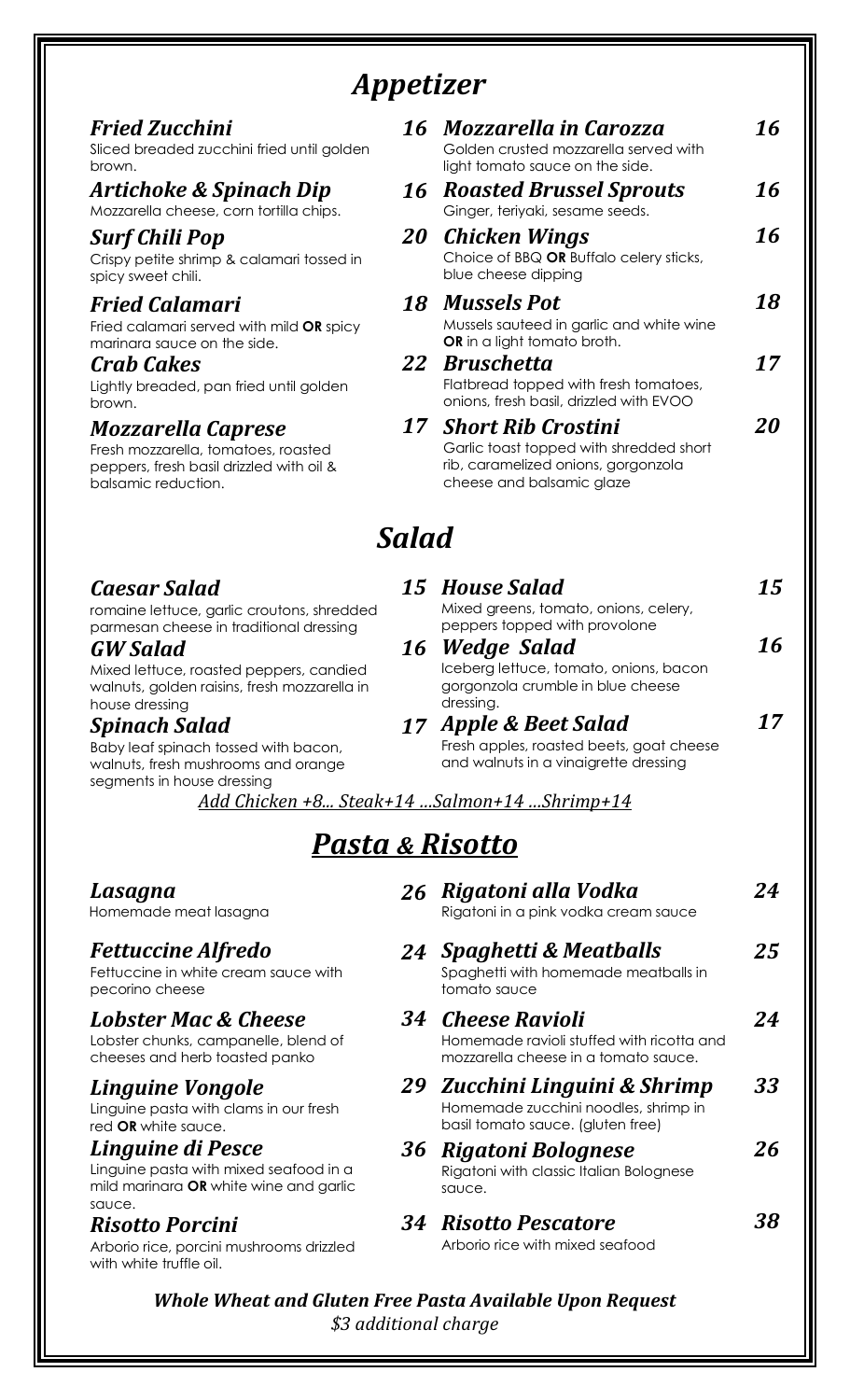|                                                                                                          | <b>Seafood</b> |                                                                                               |    |
|----------------------------------------------------------------------------------------------------------|----------------|-----------------------------------------------------------------------------------------------|----|
| <b>Shrimp Scampi</b>                                                                                     |                | 32 Calamari Fra Diavolo                                                                       | 29 |
| Pan seared jumbo shrimp finished with a                                                                  |                | Calamari in a spicy red sauce served                                                          |    |
| garlic-lemon sauce over linguine<br><b>Shrimp Fra Diavolo</b>                                            | 32             | over linguine<br>Calamari Luciana                                                             | 29 |
| Jumbo shrimp in a spicy marinara sauce                                                                   |                | Calamari in a white wine and garlic                                                           |    |
| served over linguine                                                                                     |                | sauce served over linguine                                                                    |    |
| <b>Salmon 3 Ways</b><br>Simply grilled OR blackened OR mustard<br>pretzel crusted served with vegetables | 32             | <b>Filet of Sole 3 Ways</b><br>Piccata OR Francese OR Oreganata<br>All served with vegetables | 30 |
|                                                                                                          | Chicken        |                                                                                               |    |
| Chicken Parmigiana                                                                                       | 27             | Chicken Marsala                                                                               | 28 |
| A classic Italian Chicken Parmigiana<br>Served with Pasta OR Vegetables.                                 |                | Boneless chicken sautéed with<br>mushrooms in marsala wine                                    |    |
| Chicken Scarpariello                                                                                     | 30             | Chicken Piccata                                                                               | 28 |
| Roasted boneless chicken, sausage in a<br>lemon, garlic sauce with fresh herbs.                          |                | Chicken Breast sautéed in a lemon<br>butter sauce and capers.                                 |    |
| <b>Chicken Cacciatore</b>                                                                                | 30             | <b>Chicken Saltimbocca</b>                                                                    | 30 |
| Boneless chicken with mushrooms,<br>peppers and onions in a red sauce                                    |                | Chicken breast with prosciutto,<br>mozzarella cheese and sage chianti.                        |    |
| Chicken Paillard                                                                                         | 29             | Chicken della Cassa                                                                           | 31 |
| Grilled OR Milanese topped with arugula,<br>red onions and tomatoes                                      |                | Chicken Breast, marinated peppers &<br>onions served on the cast iron Sizzling<br>plate       |    |
|                                                                                                          | Meat           |                                                                                               |    |
| <b>Filet Mignon</b>                                                                                      | 53             | <b>Grilled Sausage</b>                                                                        | 26 |
| Served with mashed potatoes, daily<br>vegetables in au jus                                               |                | Served with Peppers, onions and roasted<br>Potatoes.                                          |    |
| <b>Sirloin Au Poivre</b>                                                                                 | 39             | <b>Slow Roasted Short Rib</b>                                                                 | 36 |
| Sliced and served with mashed<br>potatoes, daily vegetables, classic Au<br>Poivre sauce                  |                | Garlic mashed potatoes, wilted spinach,<br>truffle butter                                     |    |
| <b>House BBQ Baby Back Ribs</b>                                                                          |                | 28 House BBQ Baby Back Ribs                                                                   | 37 |
| Cinnamon dusted sweet potato fries,<br>jalapeño slaw <b>Half Rack</b>                                    |                | Cinnamon dusted sweet potato fries,<br>jalapeño slaw Full Rack                                |    |
|                                                                                                          |                | <b>Burgers &amp; Sandwiches</b>                                                               |    |
|                                                                                                          |                | All Served With French Fries                                                                  |    |
| <b>Signature Burger</b>                                                                                  |                | 24 Steak Sandwich                                                                             | 25 |
| Prime burger, shredded short rib, cheddar                                                                |                | Caramelized onions, melted mozzarella,                                                        |    |
| cheese, crispy onions, brioche bun.<br><b>Homemade Veggie Burger</b>                                     | 19             | house steak sauce.<br><b>Grilled Chicken Sandwich</b>                                         | 19 |
| Made of carrots, peas, broccoli & spinach,                                                               |                | Grilled chicken, fresh mozzarella, tomato,                                                    |    |
| Swiss cheese, brioche bun.                                                                               |                | lettuce drizzled with balsamic glaze                                                          |    |
| <b>Prime Burger-Build it</b>                                                                             | 18             | <b>Grilled Sausage Sandwich</b><br>With peppers & onions                                      | 18 |
| <b>Yourself</b><br>Add: Caramelized onions, bacon,<br>mushrooms or cheese +2                             |                |                                                                                               |    |
|                                                                                                          |                | Kid's Menu                                                                                    |    |
| Kid's Burger                                                                                             |                | <b>14 Sirloin Steak</b>                                                                       | 24 |
| American cheese, potato bun, French fries                                                                |                | Served with French fries                                                                      |    |
| <b>Chicken Fingers</b><br>Served with French fries                                                       |                | 16 Penne Pasta<br>Choice of pink sauce, marinara or butter                                    | 15 |
|                                                                                                          |                |                                                                                               |    |
|                                                                                                          | <b>Sides</b>   |                                                                                               |    |
| <b>Sauteed OR Toasted Broccoli 15 Roasted Brussel Sprouts</b>                                            |                |                                                                                               | 15 |
| <b>Sweet Potato Fries</b>                                                                                |                | <b>12 French Fries</b>                                                                        | 10 |